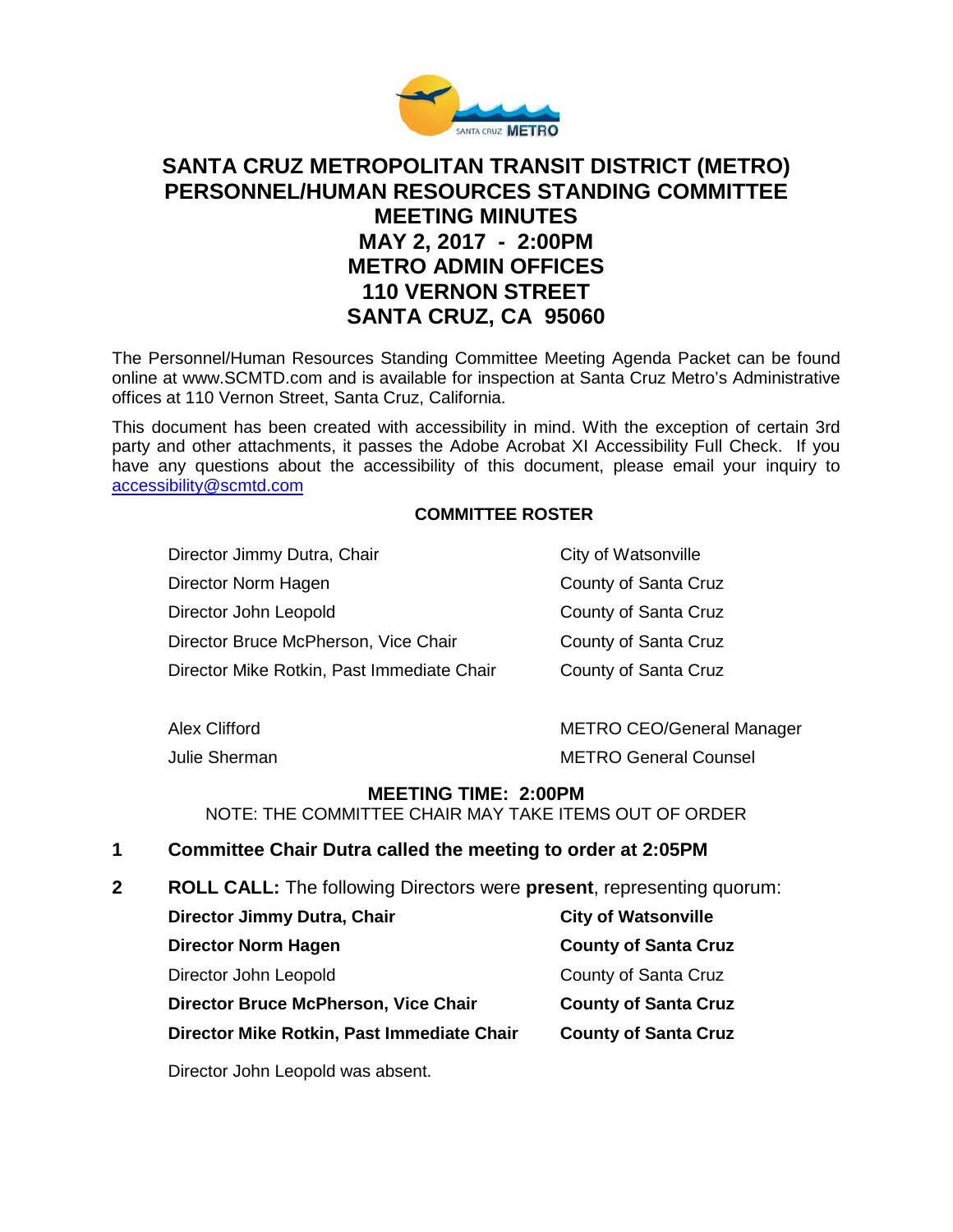METRO EMPLOYEES AND MEMBERS OF THE PUBLIC WHO VOLUNTARILY INDICATED THEY WERE PRESENT (IN ALPHABETICAL ORDER) WERE: Angela Aitken, METRO Antonio Castillo, SEIU-VMU Joan Jeffries, SEIU-SEA

## **3 ADDITIONS/DELETIONS FROM AGENDA/ADDITIONAL DOCUMENTATION TO SUPPORT EXISTING AGENDA ITEMS**

Having none, the meeting continued to the next agenda item.

#### **4 COMMUNICATIONS TO THE PERSONNEL/HUMAN RESOURCES STANDING COMMITTEE**

Having none, the meeting continued to the next agenda item.

#### **5 CLASS AND COMPENSATION PRESENTATION**

Brian Moritsch, Senior Project Consultant, CPS HR Consulting, was present to provide commentary to the presentation. Jennifer Ramos, Principal HR Consultant, CPS HR Consulting, joined via conference call. They explained CPS' role and its function as the neutral third party conducting the study. The Class and Compensation exercise does not consider performance, but defines the job/job description(s). The Position Description Questionnaire (PDQ) is designed to capture the level of job duties as well as the job duties themselves.

In response to Director Rotkin's question, Mr. Moritsch explained the process, including pre-populating the PDQ (Position Description Questionnaire). The goal is to get as accurate a job description as possible. Given that this type of study has never been conducted at METRO, CPS is anticipating revising the current classifications.

Director McPherson asked if the employee could add to the job description if the reviewing supervisor doesn't change anything. Mr. Moritsch explained that all input collected during the interview process is considered and compared to get an accurate position description.

Committee Chair Dutra asked how Ms. Aitken became the project manager.

CEO Clifford said this role will transition to the new HR Manager when in place. Meanwhile, as Interim HR Manager, Ms. Aitken has the responsibility,

Director Hagen asked if the interviews are individual or a combination of supervisor and employee.

Ms. Ramos elaborated on CPS' three tier approach, which includes the employee, his/her direct supervisor and the CEO; all have a voice in the process and provide insight into patterns, etc. At the end of the process, once the classification structure is agreed upon and the job description defined, an appeal process is offered before implementation is recommended.

Committee Chair Dutra asked: Would the compensation be revised to match the classifications? What happens if the description fits but duties may be divided between positions? How are positions matched across the industry?

Mr. Moritsch answered yes; the CPS expert is very familiar with the comparison process. Ms. Ramos added the job analysis is completed to match jobs and investigate allocation factors; reporting structures, supervisory levels, decision impacts, consequence of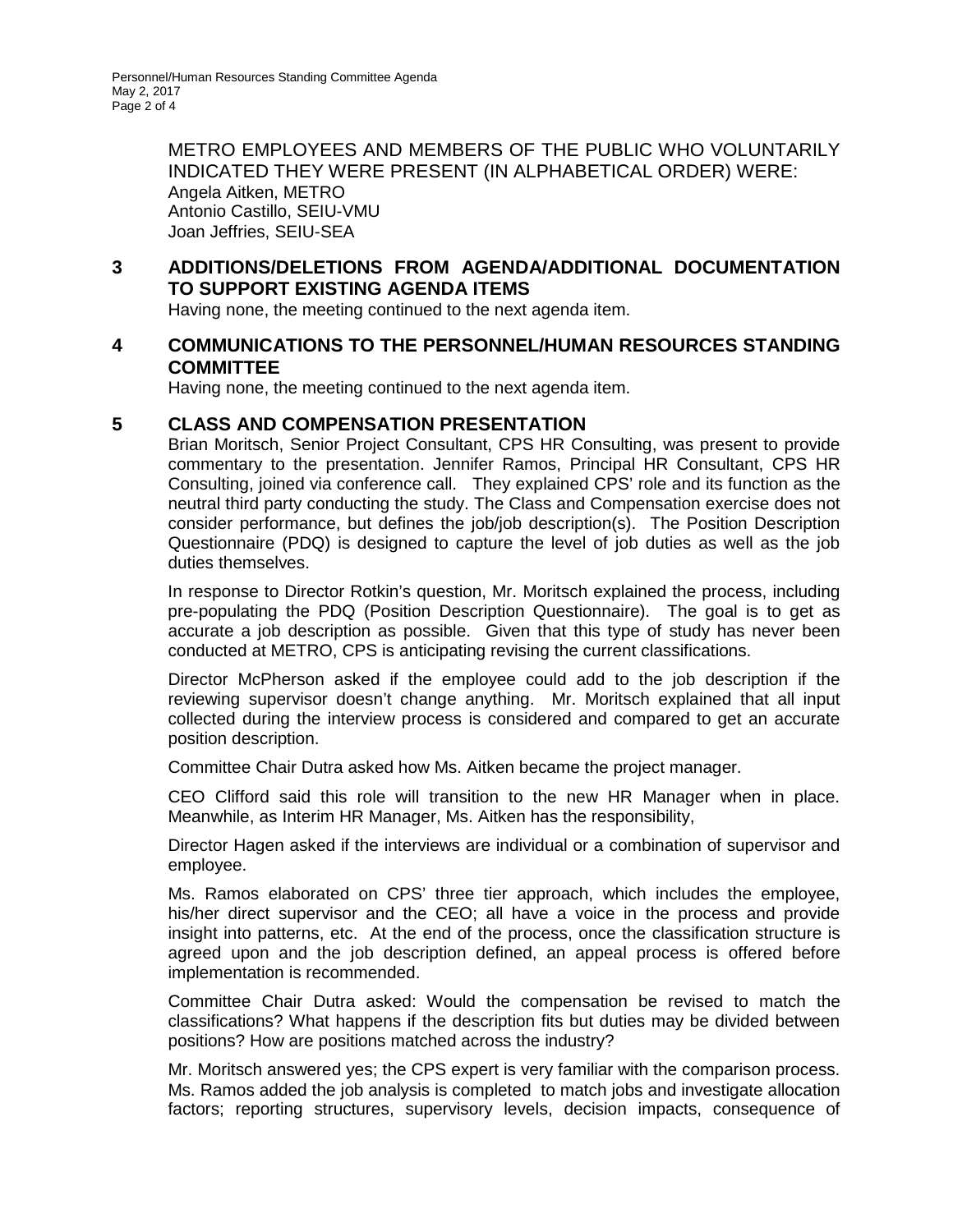duties, etc. If a job description is an 80% match, we may consider this. When complete, draft documents will be provided to the board committee in an appropriate setting. CEO Clifford noted that regular briefings will be held at the committee level to ensure engagement.

Chair Committee Dutra asked how the cost of living in Santa Cruz would be adjusted/compared to wages. Mr. Moritsch said this is one factor in the mix of comparative agencies. The closer the comparators are, the easier it is to get to comparable labor market agencies. An initial list of 15-20 comparative agency options will be narrowed down to 10.

Chair Rotkin noted his experience has been when a study of this type is done well, it works great but there have been times when a few positions don't fit well. What do you recommend in this instance? Would you recommend a 'why' rating? Would you pay less? At what point in the process are there rollouts to the public or the unions? For example, when are the employees informed which comparative agencies are selected?

Mr. Moritsch and Ms. Ramos said CPS has experienced both scenarios and works with the desires of the agency. The why rating can have a substantial fiscal impact to bring everyone to the market median. There may be a 2-3 year roll out plan. CPS will provide recommendations; it is METRO's option to follow them or not. The compensation report will contain documentation justifying the agencies chosen. We want it to be a balanced analysis approach.

#### Public comment:

Olivia Martinez, SEIU Internal Organizer, expressed her disappointment that the Board is moving forward with the management compensation study first. She said the SEIU members need a salary compensation study and current classifications are well below average. She said a total compensation approach needs to be negotiated with labor to make these changes.

Ms. Ramon responded all factors will be compared. She has seen instances wherein a base salary alone displayed a lag of 16%, but when their total benefits were taken into account, they were 1.5% ahead of the market.

Ms. Martinez added there is an established agreement with prior management that determines certain cities and districts used for comparison purposes.

Director Rotkin said past practice is a term of art with specific meaning. There is no past practice in this agency for the comprehensive study METRO is undertaking now. As METRO has never done a complete overall compensation study, the question is left to management.

Ms. Martinez voiced her disagreement and requested a meet and confer.

CEO Clifford responded METRO would cross that bridge down the road. He asked General Counsel Sherman to investigate and provide guidance later. Ms. Sherman agreed to investigate with a labor attorney.

CEO Clifford noted that today's focus is on the management segment. METRO is meeting with the unions in the near future to discuss possible contract extensions.

Committee Chair Dutra asked why the study was beginning with management.

CEO Clifford offered to provide him with the history of this topic under separate cover. At a prior committee meeting, he provided a history of SEIU wage increases over the